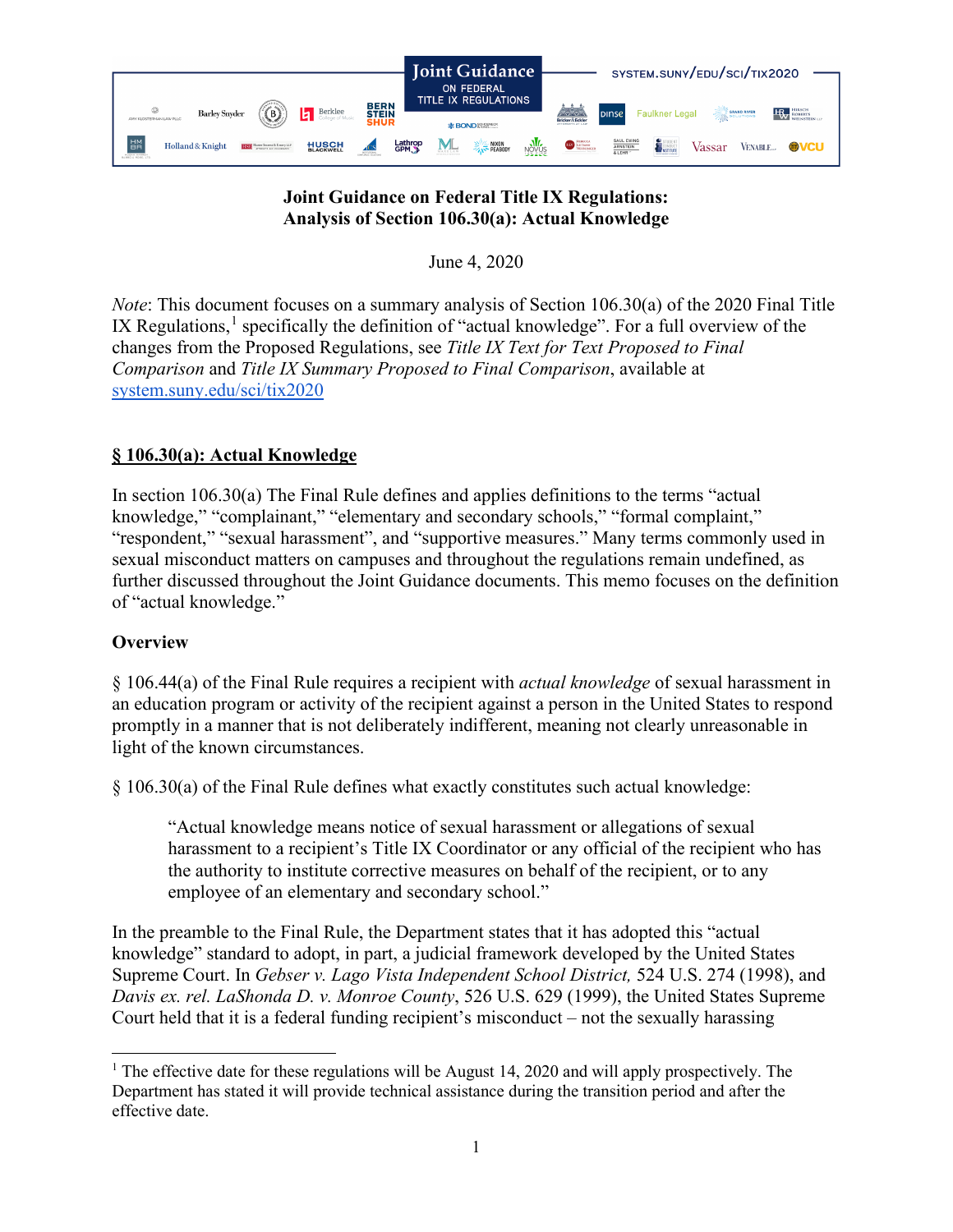behavior of employees, students, or other third parties – that subjects the recipient to civil liability under Title IX. The precedent established in *Gebser* and *Davis* mandates that Title IX judicial damages are recoverable only where an official, who at a minimum has authority to address alleged discrimination and to institute corrective measures on the school's behalf, has actual knowledge of the discrimination in its programs or activities and fails adequately to respond.

While the *Gebser*/*Davis* judicial framework applies only civil litigation, § 106.30 adapts it to the Department of Education's administrative oversight of funding recipients. The Department notes that its definition of "actual knowledge" accounts for the different needs and expectations of students in elementary and secondary schools, and in postsecondary institutions, with respect to sexual harassment and sexual harassment allegations. The definition differentiates between what constitutes actual knowledge to elementary and secondary schools, and postsecondary institutions.

## **Vicarious liability or constructive notice theories cannot impute actual knowledge**

The "actual knowledge" standard marks a significant deviation from the Department's prior administrative guidance, dating back to 1997 before the Supreme Court's rulings in *Gebser* and *Davis*. That 1997 Guidance, later incorporated into the Department's 2001 "notice and comment" [Revised Sexual Harassment Guidance](https://www2.ed.gov/about/offices/list/ocr/docs/shguide.html) (2001 Guidance), held schools vicariously responsible for the acts of employees and required a school to respond upon its *constructive*  notice, which arose when a responsible employee should have known about sexual harassment or sexual harassment allegations.

Subsequently, the 2011 OCR [Dear Colleague Letter](https://www2.ed.gov/about/offices/list/ocr/letters/colleague-201104.html) restated that "[i]f a school knows or reasonably should know about student-on-student harassment that creates a hostile environment, Title IX requires the school to take immediate action to eliminate the harassment, prevent its recurrence, and address its effects." In 2014, in a [Question &Answers Document](https://www2.ed.gov/about/offices/list/ocr/docs/qa-201404-title-ix.pdf) (Q & A), OCR went on to state that a school is deemed to be on notice if a "responsible employee knew, or in the exercise of reasonable care should have known, about the sexual violence."  $Q & A$ , at A-4. "Responsible employee" was defined as any employee "who has the authority to take action to redress sexual violence; who has been given the duty of reporting incidents of sexual violence or any other misconduct by students to the Title IX coordinator or other appropriate school designee; or whom a student could reasonably believe has this authority or duty." Q & A, at D-2. This guidance encouraged institutions to designate and train "responsible employees" or "mandated reporters" on campus, which generally included most school administrators, faculty and staff.

The Final Rule §106.30's definition of actual knowledge rejects the Department's prior utilization of vicarious liability or constructive notice theories. It states explicitly that "[i]mputation of knowledge based solely on vicarious liability or constructive notice is insufficient to constitute actual knowledge."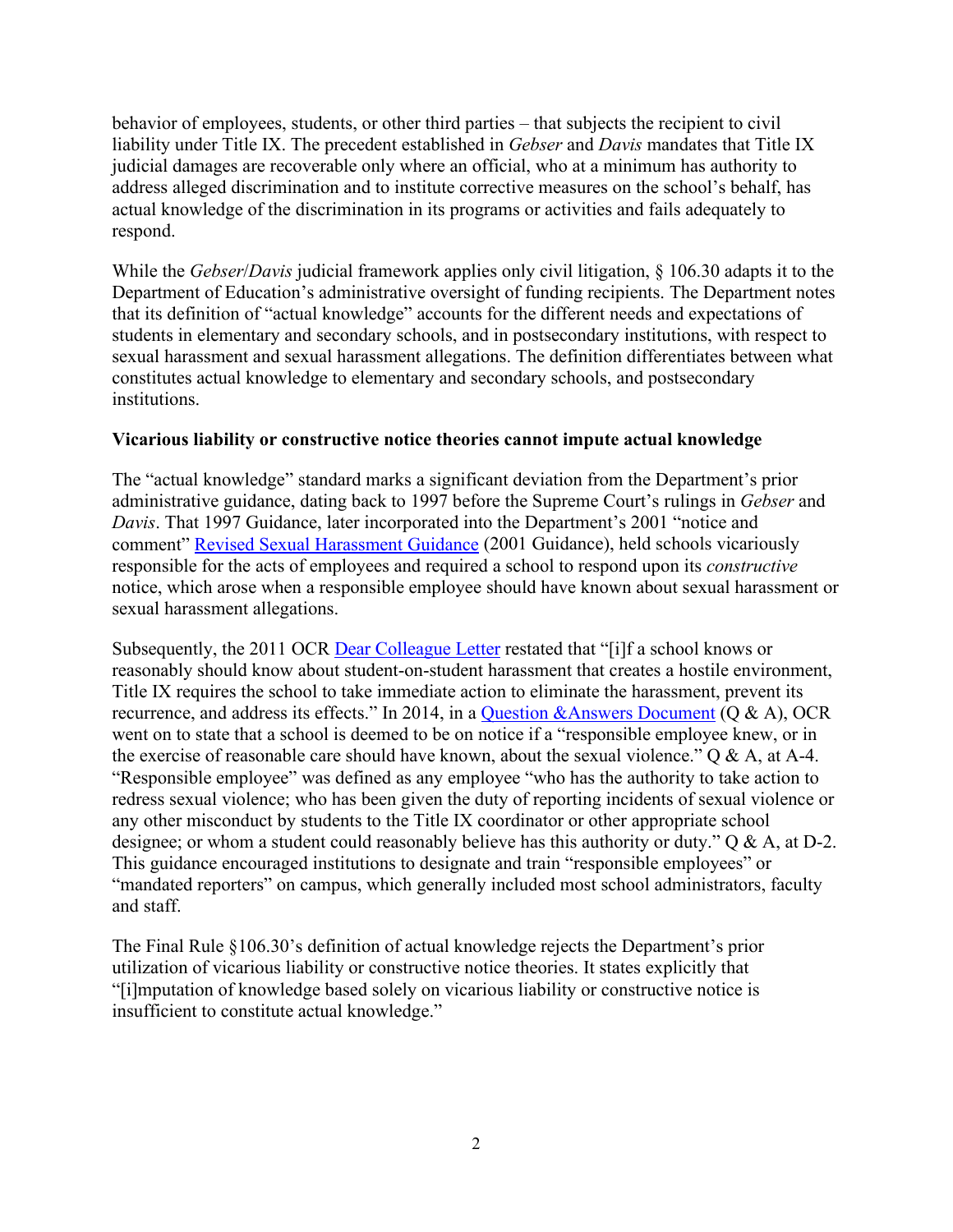#### **Which employees have "actual knowledge" under the §106.30 definition?**

In the elementary and secondary education context, actual knowledge occurs when "any employee" has notice of sexual harassment or sexual harassment allegations. This wide reach is a significant change for elementary and secondary schools and is markedly different from the definition for postsecondary institutions. The Department states that it has applied this allencompassing scope because, under *in loco parentis* principles, elementary and secondary school employees have more authority over, and responsibility for, their students, including mandatory reporting of child abuse under State laws for purposes of child abuse services. 85 Fed. Reg. 30026, 30039 (May 19, 2020). The Final Rule does not mandate training for all employees regarding their obligations; however, it is recommended that all employees receive training.

The Department differentiates actual knowledge for postsecondary institutions, limiting such knowledge to only when there is notice to the Title IX coordinator or an official with authority to take corrective measures. The Department explains this distinction, first, because it does not find that *in loco parentis* applies in postsecondary education, and, second, because it promotes a complainant's autonomy, allowing the student or employee to decide with whom to discuss allegations of sexual harassment and whether to a submit a formal complaint to initiate the grievance process. *Id*. at 30040.

In the postsecondary context, notice to the Title IX Coordinator always constitutes actual knowledge. The determination of whether another employee is an "official with authority to institute corrective measures" depends upon the institution's operational structure and the employee's specific roles and duties. *Id*. at 30039.

Finally, for both elementary and secondary schools and postsecondary institutions, the Final Rule §106.30(a) clarifies that actual knowledge does not occur "when the only official of the recipient with actual knowledge is also the respondent."

## **Postsecondary institutions may designate "officials with authority" to take corrective action**

The Department's prior guidance applied a "responsible employee" rubric to trigger response obligations. *See, e.g.,* 2001 Guidance at 13. This guidance stated that a "responsible employee" was an employee who "has authority to take action to redress the harassment," or "who has the duty to report to appropriate school officials sexual harassment or any other misconduct by students or employees," or an individual "who a student could reasonably believe has this authority or responsibility." A postsecondary institution or an elementary or secondary school was deemed to have notice requiring responsive action when a responsible employee "knew" or "should have known" about possible sexual harassment.

§ 106.30(a) does not define actual knowledge as being received through "responsible employees." It states there is no need to use the responsible employee rubric in elementary and secondary schools because notice to "any employee" triggers a response obligation. 85 Fed. Reg. at 30039. As applied to postsecondary institutions, the Department states that the definition of actual knowledge in the Final Rule retains the first of the three categories of responsible employees under the prior rubric, mandating that actual knowledge occurs when there is notice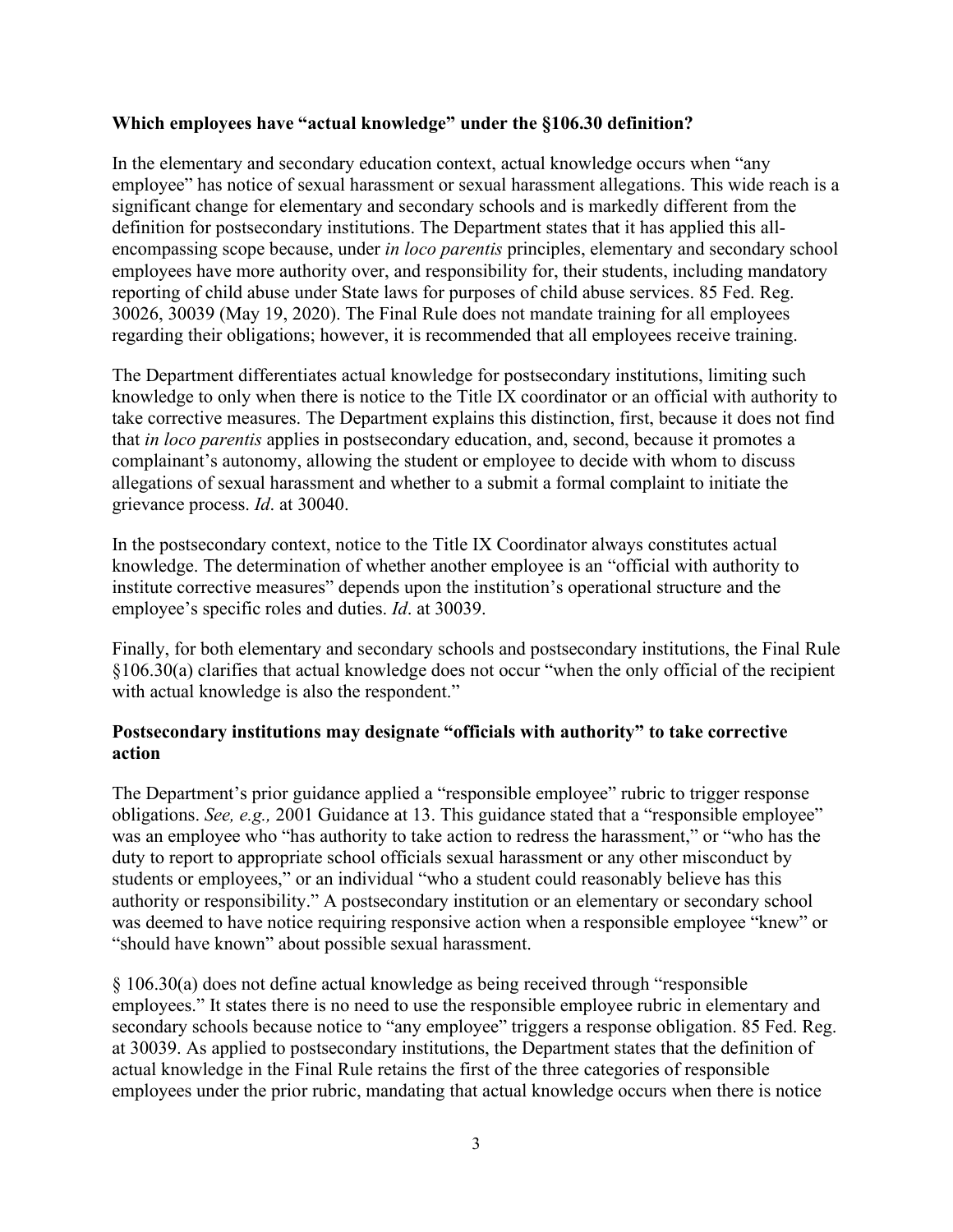to an "official with authority to take action to redress the harassment." *Id*. at 30039 footnote 124. The Preamble specifically states that the Final Rule departs from using the last two categories of "responsible employees" described in prior guidance and limits the definition to the first portion of the definition of responsible employees in the 2001 Revised Sexual Harassment Guidance. *Id*.

The Preamble further states that postsecondary institutions retain the discretion to determine which of their employees (other than the Title IX coordinator and officials with authority to take corrective action by their job titles or functions) may listen to a disclosure of sexual harassment without being obligated to report the allegations to the Title IX Coordinator. A postsecondary institution may authorize as many officials as it wishes to institute corrective measures on its behalf, and notice to such designated officials will trigger the response obligations. *Id*. at 30041.

In the Preamble, the Department notes that institutions *may* publicize its list of officials with authority, but this does not appear to be a requirement. *Id*. at 30106. Further, the Department clarifies that the mere ability or obligation to report sexual harassment or to inform a student how to report sexual harassment, or having been trained to do so, does not qualify an individual as one who has authority to institute corrective measures. The Department states that it "does not wish to discourage recipients from training individuals who interact with the recipient's students about how to report sexual harassment" and therefore will not "assume that a person is an official with authority solely based on the fact the person has received training on how to report sexual harassment or has the ability or obligation to report sexual harassment." *Id*. at 30043. Again, the postsecondary institution retains the discretion under the Final Rule regarding whom it empowers to serve as officials authorized to institute corrective measures on its behalf.

#### **Postsecondary institutions may designate other mandatory reporters**

The definition of actual knowledge in Final Rule  $\S$  106.30(a) does not impose universal mandatory reporting obligations upon all postsecondary institution employees. As discuss above, the institution retains its discretion to designate which of its employees must report sexual harassment disclosures and reports to the Title IX Coordinator and which employees should remain as confidential resources. This means that a postsecondary institution may enact policies to require professors, instructors, other employees, or all employees to report to the Title IX Coordinator incidents and allegations of sexual harassment. Specifically, the institution may craft its policies to state which employees must, may, or must only with a complainant's consent, report sexual harassment allegations to the Title IX Coordinator.

Further, the Department states that a postsecondary institution's decisions regarding employee training and mandatory reporting may take into account its Clery Act obligations relating to campus security authorities and whether it is expected to adhere to NCAA guidelines. 85 Fed. Reg. at 30115. As a result of the change from past guidance in the Final Rule, institutions will need to determine whether they will continue to mandate reporting from all employees and continue their on-campus training efforts, or whether they will only require those designated as "officials with authority" to report suspected sexual misconduct to the Title IX Coordinator. Specific areas of concern include athletic coaches and staff, residence life staff, and faculty. In the context of athletics, failure to report sexual misconduct by coaches and assistant coaches has been the subject of several federal Title IX lawsuits against universities and complaints to OCR. A 2014 [NCAA Resolution,](http://www.ncaa.org/governance/committees/executive-committee-statement-sexual-violence-prevention-and-complaint-resolution) which intended to bring NCAA up to OCR's guidance at that